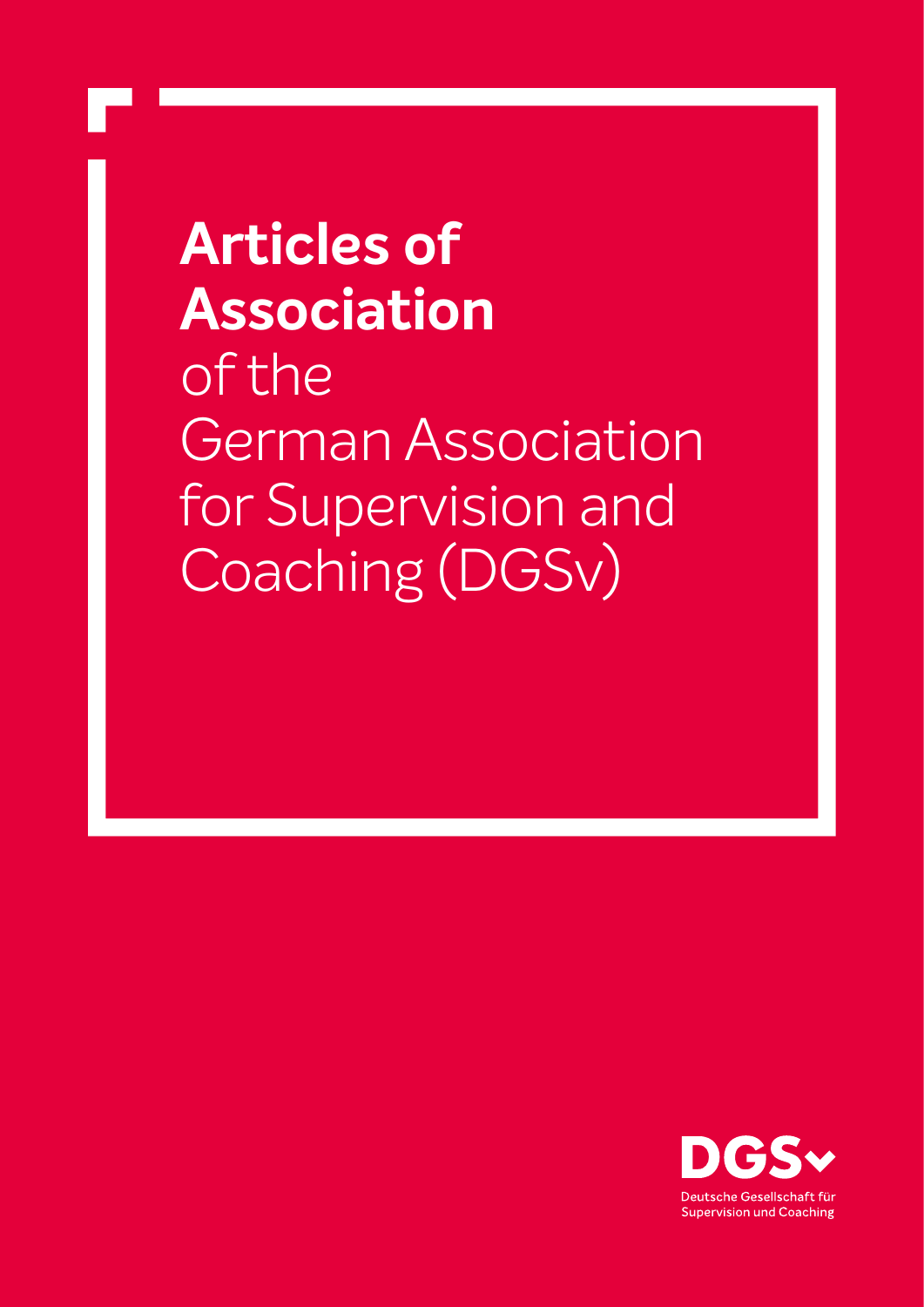# **Publisher's details**

#### **Published by:**

German Association for Supervision and Coaching (DGSv)

Hohenstaufenring 78 50674 Cologne, Germany

Telephone: +49 (0)221/92004-0 Fax: +49 (0)221/92004-29

New version of the Articles of Association adopted at the General Meeting held 26 September 2020 in Hannover, Germany. Entered to the Register of Associations of the District Court [Amtsgericht] of Cologne, Germany, under number VR 10235 on 5 January 2021.

The new version of the Articles of Association replaces the previous version of 7 October 2017 (register entry date).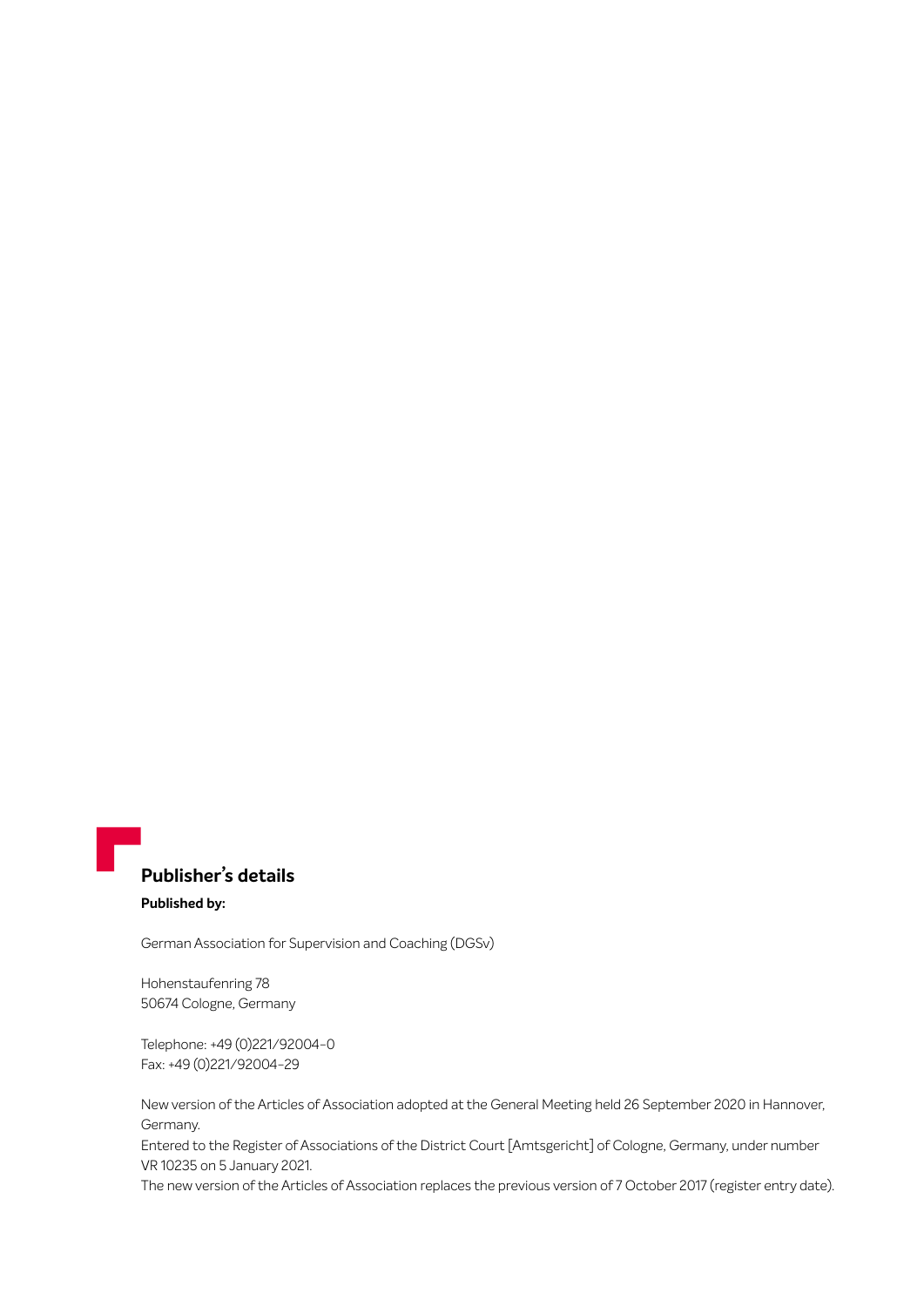

50674 Cologne, Germany **F.** +49 (0)221/92004-29 www.dgsv.de **T.** +49 (0)221/92004-0 Info@dgsv.de



# **Articles of Association**

# of the German Association for Supervision and Coaching

#### **§ 1 Name, registered office and purpose**

- **(1)** The name of the Association is 'Deutsche Gesellschaft für Supervision und Coaching e.V.' [German Association for Supervision and Coaching], abbreviated as 'DGSv'.
- **(2)** The Association has its registered office in Cologne, Germany, and is entered in Register of Associations.
- **(3)** The fiscal year is the calendar year.

#### **§ 2 Purpose of the Association**

- **(1)** The DGSv identifies as a professional association of specialists. The purpose of the DGSv is to promote forms of coaching and professional concerns in the areas of supervision counselling and coaching as a means of reflecting on professional interactions, specifically in the fields of education, healthcare, culture, politics, pastoral care, social work, administration and business.
- **(2)** The DGSv does not pursue economic purposes of its own.
- **(3)** No person may benefit from expenditures alien to the purpose of the DGSv or from disproportionately high remuneration. This shall not extend to the presentation of awards for outstanding cultural or scientific work.
- **(4)** The DGSv is a non-partisan, non-denominational organisation.

#### **§ 3 Tasks of the Association**

The Association achieves its purposes in particular by

- a) promoting coaching, research and education in the world of work and careers on the basis of supervision counselling and subsequent or complementary reflective coaching formats within the national and international frameworks
- b) profiling and distinguishing the professional profile of supervision counsellors and coaches
- c) maintaining, promoting and representing all of the concerns of the profession
- d) promoting a regular, subject-specific sharing of experience between supervision counsellors and coaches
- e) supporting continuing education and training
- f) promoting cooperation with agencies responsible for qualifications for supervision counselling and coaching
- g) developing and implementing professional standards to ensure high quality in the exercise of the profession.

# **§ 4 Membership**

- **(1)** The Association offers the following memberships:
	- a) Ordinary memberships are available to natural persons who, as members of the profession, have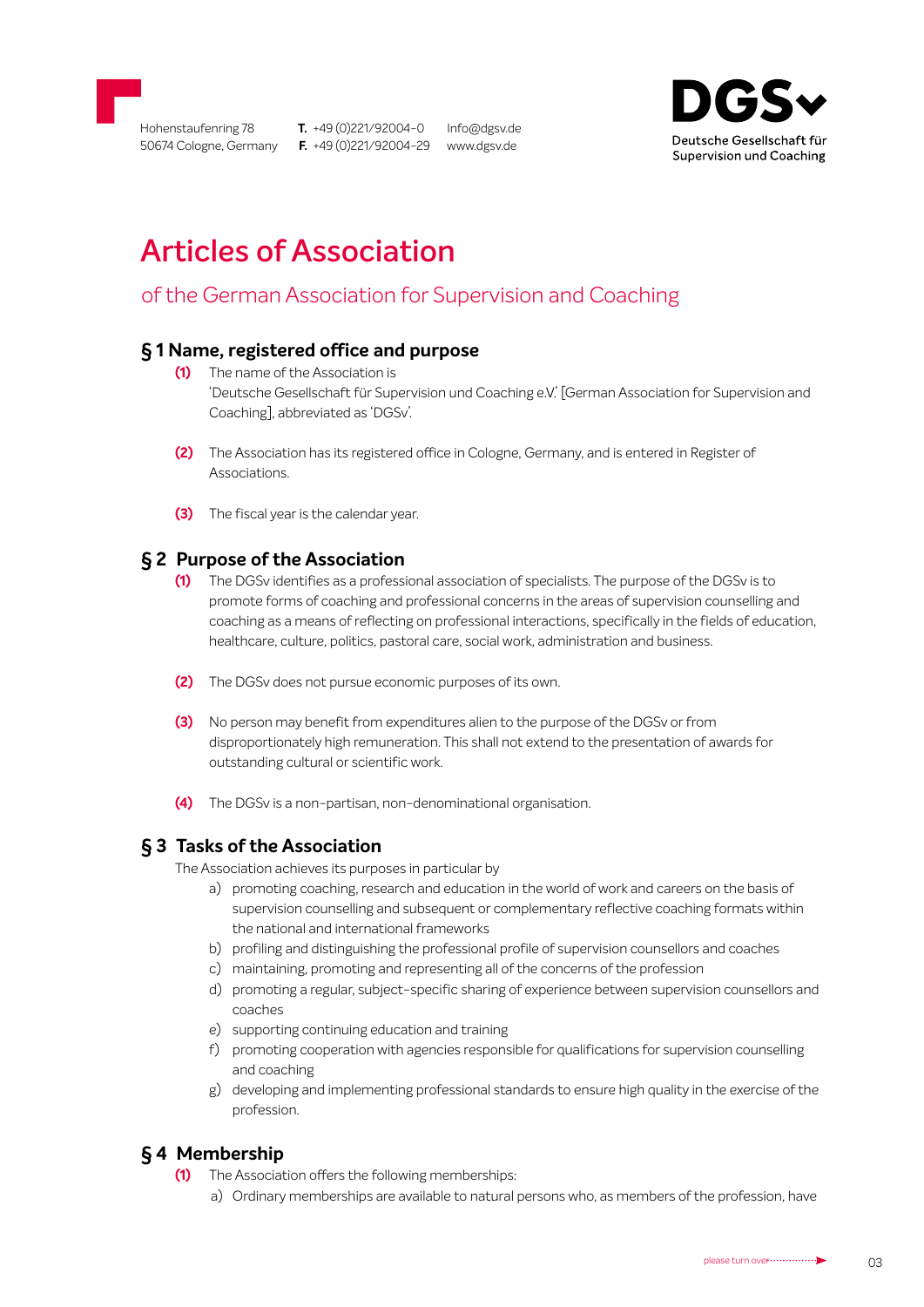**T.** +49 (0)221/92004-0 **F.** +49 (0)221/92004-29 www.dgsv.de Info@dgsv.de Deutsche Gesellschaft für **Supervision und Coaching** 

successfully completed a comprehensive qualification and have professional experience.

- (b) Extraordinary memberships are available to natural persons who complete a comprehensive qualification as future members of the profession. They do not have voting rights.
- c) Honorary memberships are available to natural persons who have made special contributions to the DGSv.
- d) Supporting memberships are available to natural persons who promote supervision counselling and coaching.
- e) Legal memberships are offered to legal entities that competently dedicate their efforts to the promotion of supervision counselling and coaching within the meaning of § 2 (1). They have active voting rights.

Members may append 'DGSv' as a suffix to their names. Extraordinary membership must be suitably identified as such. Legal entities may append the suffix 'Member of the DGSv'. Supporting members may refer to themselves as 'Supporting Member DGSv'. These authorisations shall exist only as long as members demonstrably observe the sets of rules as set forth in § 5 (2).

- **(2)** The conditions for access to a qualification, and the requirements for a qualification within the meaning of Clauses 1 a) and b), and for qualified funding pursuant to e) are based on the 'Standards of the German Association for Supervision and Coaching' as amended from time to time. At a minimum, the conditions for access to a qualification shall comprise: a completed university-level degree, three years of professional experience, 300 time units (of 45 minutes each) of relevant continuing education and training, as well as experience with coaching processes. The standards may permit paths of access alternative to these access conditions. The curriculum for a qualification comprises at least 640 time units of 45 minutes apiece. The other paths of access to membership presented in the DGSv standards are available through the recognition and crediting of accomplishments within of other trade and professional associations and additional forms of proof of qualification.
- **(3)** Decisions on applications for membership submitted in text form shall be taken by the Executive Board in the case of ordinary and extraordinary memberships, and in the case of supporting and legal memberships this decision shall rest with the Supervisory Board. Honorary membership shall be conferred by the Supervisory Board.
- **(4)** A member's membership is deemed resigned if the member submits a resignation by means of a statement in text form submitted to the Executive Board; resignation is possible subject to a period of notice of three months and effective at the end of the fiscal year.
- **(5)** An extraordinary membership shall automatically become an ordinary membership upon successful completion of the qualification on which admission to the Association is based. Successful completion must be communicated to the Executive Board without delay. Extraordinary membership shall come to an end if this qualification is terminated, or, at the latest, after four years' time. Upon request, this period may be extended by one year by the Executive Board in justified, exceptional cases.
- **(6)** Members who violate the standards and obligations referenced in § 5, impede the achievement of the aims of the Association through their behaviour, damage the reputation of the Association, improperly impair the peaceful operation of the Association, or who disclose or support viewpoints incompatible with the values of the Association, may be excluded with immediate effect by resolution of the Executive Board; in less serious cases, the Executive Board may issue a reprimand.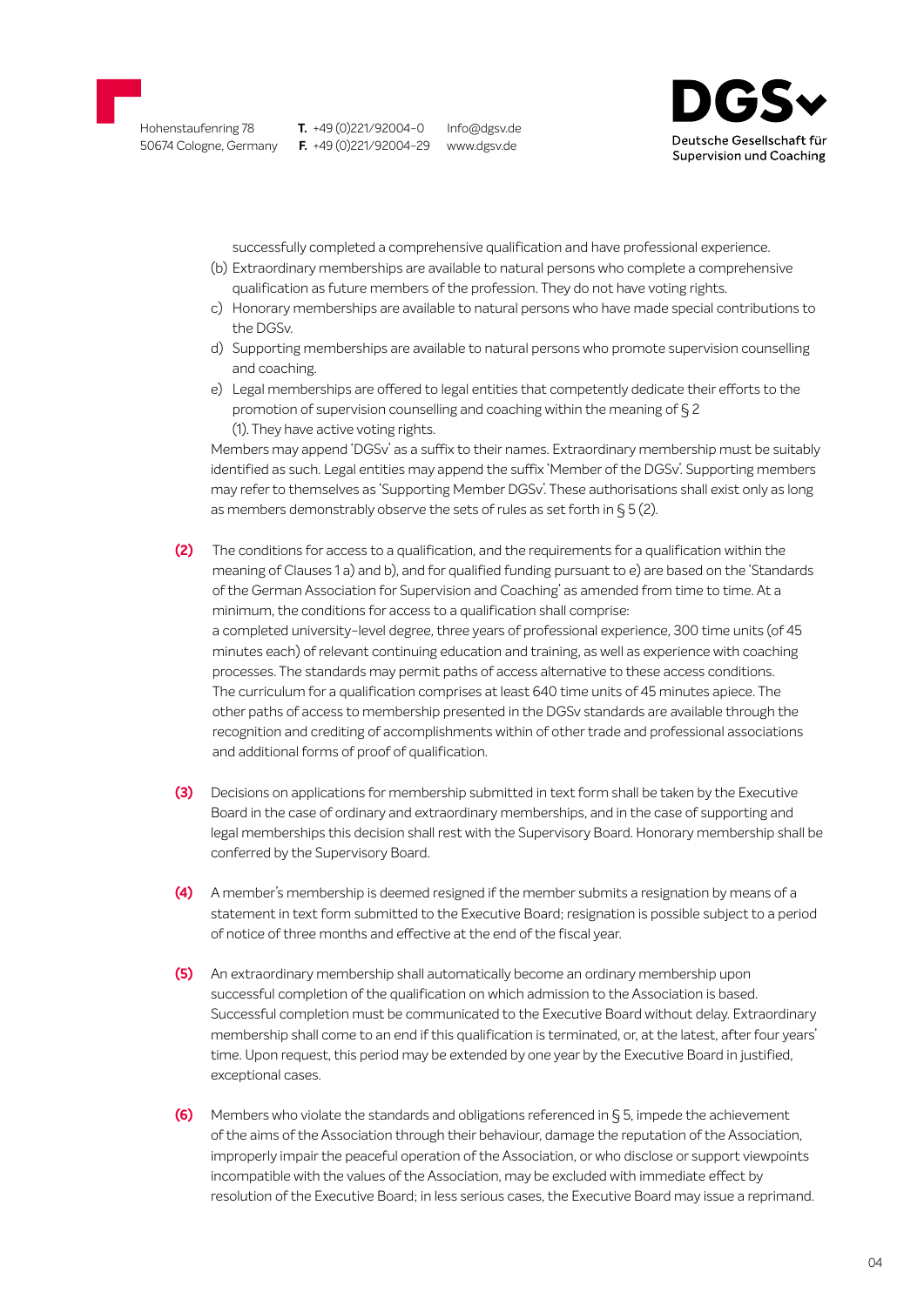50674 Cologne, Germany **F.** +49 (0)221/92004-29 www.dgsv.de **T.** +49 (0)221/92004-0 Info@dgsv.de



Before a decision on reprimand or exclusion is taken, the member in question must be granted a fair hearing. The member may lodge a written complaint in opposition to the reprimand or exclusion with the Supervisory Board within one month of receipt of the resolution and its justification at the last address known to the Association; the Supervisory Board's decision of the complaint shall be final. In the event of exclusion, all membership rights shall be suspended pending a final decision in the matter.

**(7)** Legal entities in which the Association holds a majority interest shall not have voting rights.

#### **§ 5 Membership dues and other obligations of members**

- **(1)** The General Meeting shall adopt rules governing the amount and due date of the fees that shall fall due for payment on an annual basis. The fee rules may stipulate different fees for different groups of members. The fee for legal entities shall always be determined by the Supervisory Board. Upon joining the Association, the member undertakes to grant the Association a direct-debit mandate upon request and to bring any changes to the Association's attention promptly.
- **(2)** The Association shall adopt sets of rules for quality assurance in the profession, which shall serve to enforce professional standards and the organisation of activities by the Association in this connection. The members hereby undertake to comply with the following association standards as amended from time to time. Violations shall be punishable by exclusion, and in less serious cases by reprimand.
	- a) Ethical Guidelines of the German Association for Supervision and Coaching
	- b) Standards of the German Association for Supervision and Coaching
	- c) Membership Regulations of the German Association for Supervision and Coaching

#### **§ 6 Executive bodies of the Association**

The executive bodies of the DGSv are

- a) General Meeting
- b) Supervisory Board
- c) Executive Board
- d) Audit Committee.

#### **§ 7 General Meeting**

- **(1)** *A*t least once each year, the Chair of the Supervisory Board shall invite members to attend the General Meeting; issued in text form, the invitation shall include a preliminary agenda and be sent out to the members at least four weeks in advance of the General Meeting. The deadline shall be deemed met if the invitation is sent out four weeks in advance to the last known postal address communicated to the Association. The Chair shall add to the meeting agenda any request made relative to the tasks as set forth in Subsection 3, provided that said request enjoys the support of at least 10 members and is submitted at least two weeks prior to the meeting date. The supplemented agenda, if any, together with materials necessary to an understanding the agenda, shall be sent out to members in the same way at least one week prior to the meeting, or made available online if this method of publication is expressly mentioned in the meeting invitation.
- **(2)** An Extraordinary General Meeting shall be held if at least one-fifth of the members or the Executive Board propose this to the Supervisory Board in text form, stating reasons, or if the Supervisory Board deems this necessary. This Extraordinary General Meeting must be held not later than 5 weeks from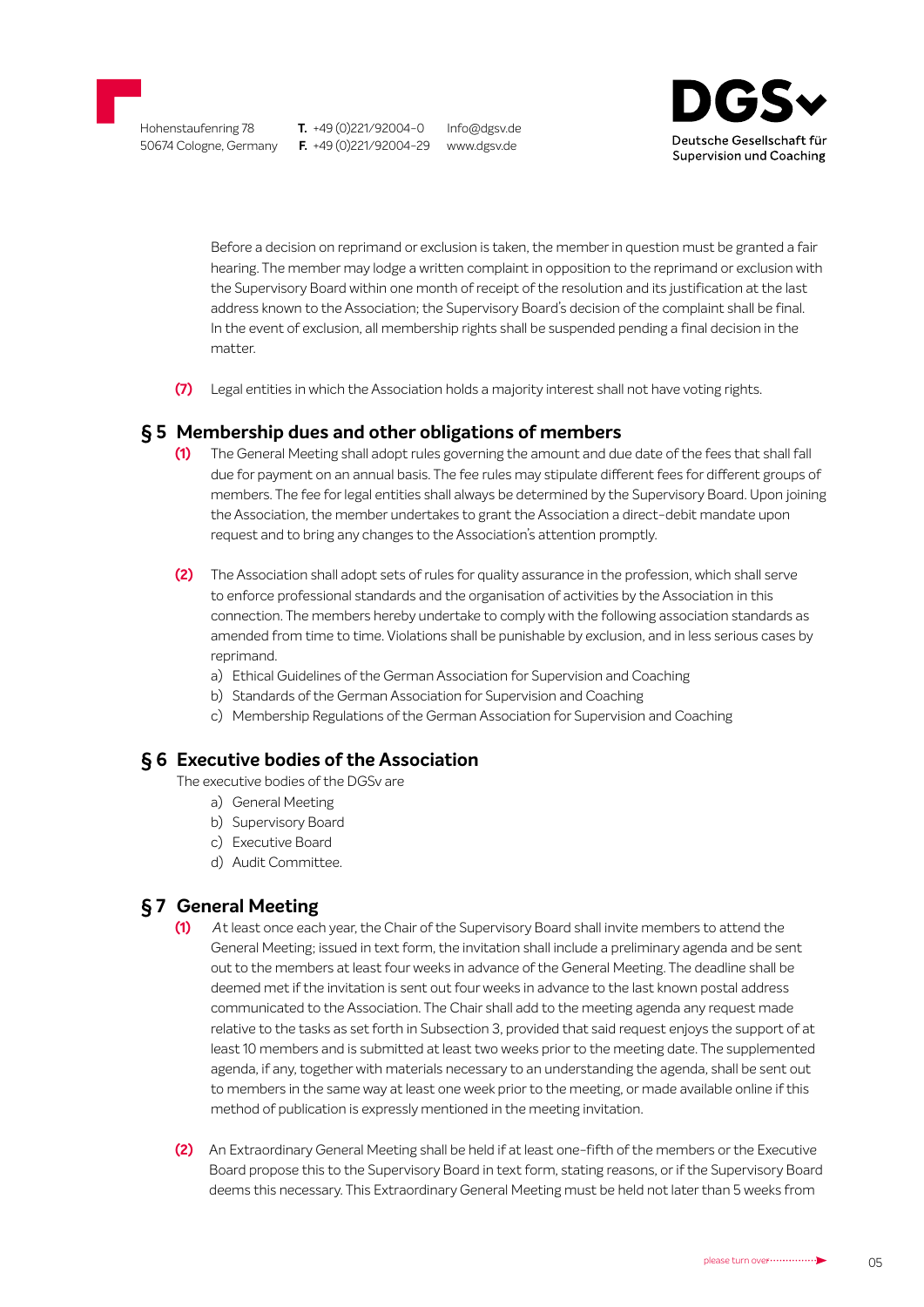

**T.** +49 (0)221/92004-0 **F.** +49 (0)221/92004-29 www.dgsv.de Info@dgsv.de



the date of receipt of the application to call the meeting. If a meeting that has been duly requested by the members or by the Executive Board is not convened by the Supervisory Board in due time, the Executive Board may convene it in their stead, subject to a statement of the matters involved.

- **(3)** The General Meeting shall determine the association's policy objectives of the DGSv together with questions of fundamental importance. Furthermore, it shall have the following tasks:
	- a) Election of the members of the Supervisory Board, to be elected by a simple majority of the General Meeting, with dismissal of any members of the Supervisory Board subject to a two-thirds majority vote

Members are elected individually, as a list/proportional representation or, if no member objects, en bloc. Only members who have declared their candidacy to the Executive Board in writing at least two weeks prior to the General Meeting shall be eligible for election. The Executive Board shall notify the members of all candidates at least one week prior to the election. It may adopt election rules that shall be subject to the approval of the General Meeting.

- b) Decision on skills profiles required of members of the Supervisory Board
- c) Decision on the Association strategy and the budget submitted by the Executive Board in consultation with the Supervisory Board, whereby shareholdings shall be included in the budget
- d) Decision of matters brought before it by the Executive Board or the Supervisory Board for resolution
- e) Election and dismissal of the members of the Audit Committee and specification of the audit engagement

From an annual revenue of 2 million euros, or upon proposal by the Supervisory Board, an auditor may be appointed to audit the annual financial statements.

- f) Election of delegates to the supervisory bodies of subsidiaries
- g) Establishment of an Ombudsperson's Office and election of ombudspersons
- h) Receipt of the annual report of the Executive Board, the report of the Supervisory Board and, if appointed for the reporting period, reporting of the Audit Committee and delegates in the supervisory bodies of subsidiaries

The annual report also includes the annual financial statements, material findings of the audit and the auditor's opinion if an auditor has been appointed. Majority shareholdings must be factored into the reporting in the same way.

- i) Decision to exonerate the Executive Board upon proposal by the Supervisory Board and an exoneration of the Supervisory Board
- j) Issuance of any fee rules that do not form part of the Articles of Association
- k) Decision on Ethical Guidelines, sets of rules for quality assurance in the profession and Membership Regulations pursuant to  $\zeta$  5 (2)
- l) Decision on amendments to the Articles of Association and the dissolution of the Association
- **(4)** Resolutions by members may also be submitted by written or electronic means or in the context of an online General Meeting, if this procedure has been decided in advance in the individual case by a simple majority of the General Meeting, or unanimously by the Supervisory Board and the Executive Board. The General Meeting may adopt rules of procedure for written and electronic decisions.
- **(5)** The General Meeting shall be chaired by the Chair of the Supervisory Board, or by a person designated by him/her, as long as the General Meeting does not appoint anyone else to chair the General Meeting.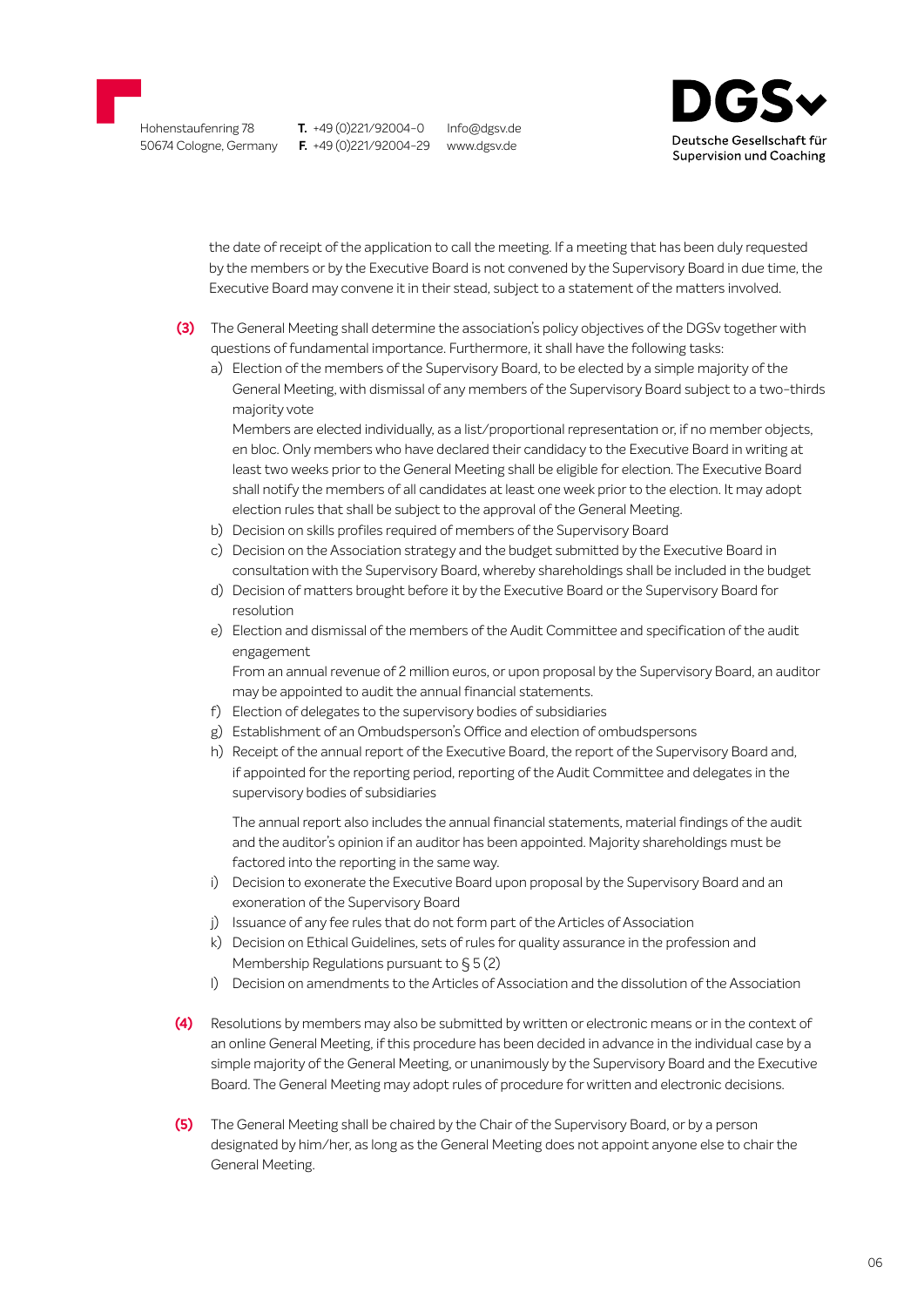**T.** +49 (0)221/92004-0 **F.** +49 (0)221/92004-29 www.dgsv.de Info@dgsv.de



- **(6)** Any duly convened General Meeting shall be deemed to constitute a quorum. Unless expressly provided otherwise in the Articles of Association, resolutions by the General Meeting shall be adopted by a majority vote. A resolution shall be deemed adopted if it receives more votes in favour than against; abstentions and votes not cast shall not be taken into account. Voting rights shall not be transferable or subject to accumulation. Legal entities shall cast their vote through a representative nominated prior to or at the outset of the meeting; the representative shall be required to identify him- or herself in text form if requested to do so by the meeting chair.
- **(7)** Minutes of the meeting shall be drawn up, setting forth the resolutions taken and, where necessary to an understanding of the genesis of resolutions, setting forth the main course of the proceedings as well. The minutes shall be signed by the Chair of the Supervisory Board and by the taker(s) of the minutes. The minutes shall be made available to the members online or, at their request, by post; any objections shall be permissible for a period of three months thereafter.

#### **§ 8 Supervisory Board**

- **(1)** The Supervisory Board shall take strategic decisions insofar as these do not constitute fundamental questions of the nature reserved for the General Meeting; it shall advise the Executive Board and oversee the conduct of business by the Executive Board. It shall have an unlimited rights of disclosure and information and can exercise these rights through authorised representatives.
- **(2)** Subject to the following provisions on cooperation, the Supervisory Board shall consist of five persons. The members of the Supervisory Board shall select a Chair and two Vice Chairs from among their number. As long as no Chair and no Vice Chair have been designated, the oldest member of the Supervisory Board shall fulfil the duties of the Chair. The Supervisory Board may co-opt up to two additional persons with voting rights who are not required to be members of the DGSv and whose term of office shall ends together with that of the members elected to the Supervisory Board.
- **(3)** When appointing members to the Supervisory Board, the skills profiles adopted by the General Meeting shall be observed. These profiles shall ensure that sufficient expert, professional and business skills from the Association's main fields of activity are represented on the Supervisory Board in order to be able to perform the tasks in a qualified manner. As part of the effort to represent the interests of professionals from their own point of view, the membership shall consist of persons who are active and fully involved in professional life.

Furthermore, the following conditions shall apply:

- a) Of the five persons elected by the General Meeting, at least four shall be members of the Association.
- b) The members of the Supervisory Board may not hold a position on the Executive Board at the Association at the same time, nor may they have held such positions during the three years leading up to the election. The same shall apply to work with the Audit Committee or in the management of a company in which the association holds more than a 10% stake.
- c) The members of the Supervisory Board may not at the same time be employed by the Association or by companies in which the Association holds more than a 10% stake, nor may they have been thus employed during the three years leading up to the election.
- d) There shall be no material business relationships between the Association and a member of the Supervisory Board, or between the Association and companies or persons affiliated with that Supervisory Board member. A relationship shall be considered not material if less than 5% of the annual income of the member, related company or related person stems from business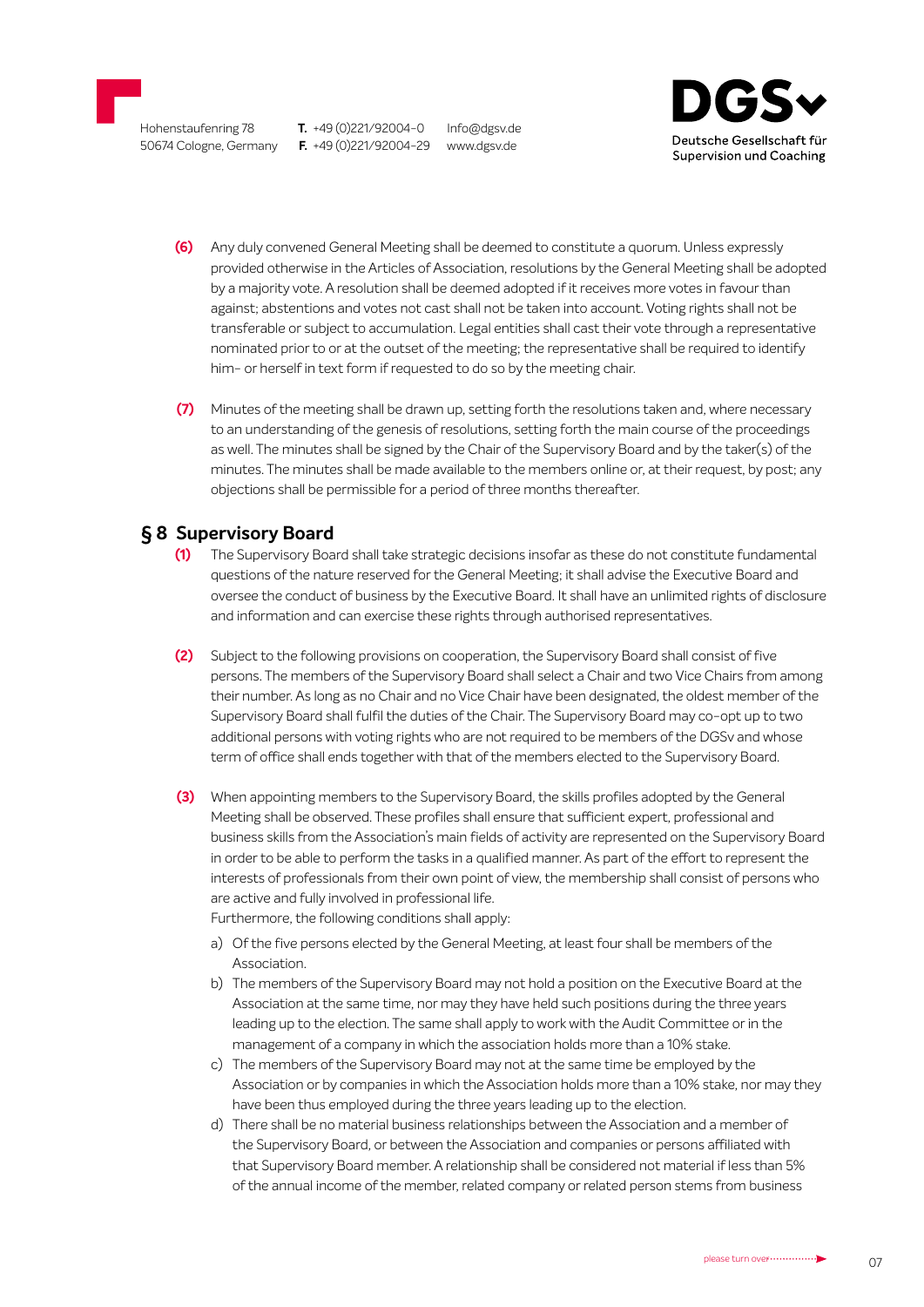**T.** +49 (0)221/92004-0 **F.** +49 (0)221/92004-29 www.dgsv.de Info@dgsv.de



relationships with the Association and its majority shareholdings; the member shall be required to demonstrate this at the request of the General Meeting or the Supervisory Board.

- e) Direct re-election shall be permissible only twice in a row. Potential conflicts of interest shall be reported at once prior to the election of the General Meeting, and later on to the Supervisory Board and the Executive Board.
- **(4)** As a rule, the Supervisory Board members are elected by the General Meeting to terms of four years. In exceptional cases, e.g. in the context of a by-election, an election for a shorter term of office shall also be possible. Supervisory Board members shall remain in office until the next election. The quorum status shall remain unaffected by an early withdrawal by elected Supervisory Board members. A by-election will then be held at the next General Meeting.
- **(5)** The Supervisory Board shall have the following duties:
	- a) Appointment and dismissal of the members of the Executive Board by a two-thirds majority and representation of the Association vis-à-vis the Executive Board in all other legal matters
	- b) Discussion of draft resolutions of the Executive Board and own draft resolutions for the General Meeting
	- c) Development of the skills profiles required for the members of the Supervisory Board
	- d) Coordination of the Association's strategy and budget, prepared by the Executive Board, for decision by the General Meeting
	- e) Receipt of reporting by the Executive Board, in particular quarterly reports
	- f) Decision on the handling of material cases of plan variance
	- g) If necessary, preparation of the selection and appointment of an auditor by the General Meeting
	- h) In the event that an auditor is appointed, receipt of the audit report in text form by any Supervisory Board member and, as a rule, personal consultation with the auditor in a Supervisory Board meeting
	- i) Adoption of the annual financial statements
	- j) Supervision of shareholdings, in particular by including the shareholdings in points c) to h) above and corresponding decisions around the exercise of shareholding rights; in the case of shareholdings, direct decision-making on the adoption of the annual financial statements in the context of an exercise of shareholding rights
	- k) Advice on key issues of policy and strategy
	- d) Decision of matters brought before it by the Executive Board for resolution
	- m) Representation in public, in consultation with the Executive Board
	- n) Award of honorary membership
	- o) Recommendation to the General Meeting on exoneration of the Executive Board
	- p) Resolution on sets of rules for quality assurance in the profession pursuant to  $\zeta$  5 (2) b) of the Standards of the DGSv
	- q) Decision on complaints against exclusion from the Association pursuant to  $\zeta$  5 (6) and in appeals proceedings pursuant to the Standards of the DGSv
	- r) Decision of the rules of procedure for the Supervisory Board and Executive Board, also stipulating general reservations on the part of the Supervisory Board with regard to management by the Executive Board.
- **(6)** In all contractual and other legal matters, two Supervisory Board members shall jointly represent the Association vis-à-vis the Executive Board and the auditor.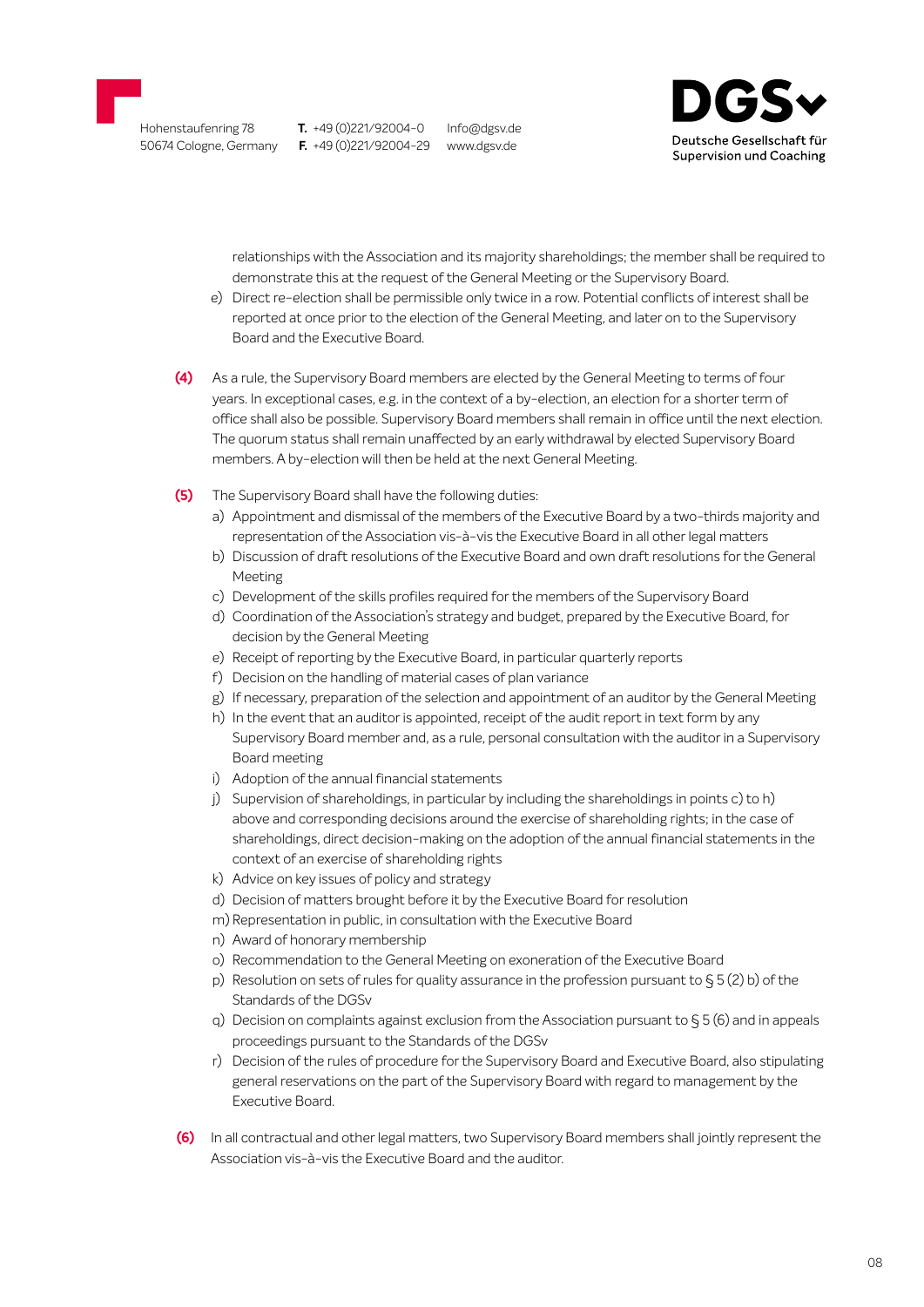50674 Cologne, Germany **F.** +49 (0)221/92004-29 www.dgsv.de **T.** +49 (0)221/92004-0 Info@dgsv.de



- **(7)** The Supervisory Board shall exercise shareholding rights through the joint effort of two of its members. The Supervisory Board may commission members of the Executive Board to represent the Association in all or certain matters. Revocable power of attorney may be granted up until not later than the beginning of the next term of office of the Supervisory Board and may be associated with instructions. It may be granted only to members of the Executive Board who do not hold a position in the management of the investee company.
- **(8)** The Chair of the Supervisory Board shall issue invitations to meetings of the Supervisory Board at least two weeks in advance, issued in text form and including a statement of the provisional agenda. The deadline shall be deemed met if the invitation is sent out two weeks in advance to the last known postal address communicated to the Association. The Supervisory Board shall meet as often as necessary, typically four times a year.
- **(9)** The Executive Board shall participate in Supervisory Board meetings without voting rights, provided that the Supervisory Board does not preclude such participation in individual cases.
- **(10)** A meeting shall also take place if at least two members of the Supervisory Board or the Executive Board request it, stating the reasons. This meeting must take place not later than three weeks from the date of receipt of the application to call the meeting. If the meeting is not called in due time, the requesting parties may undertake to issue the invitation themselves, stating the facts involved.
- **(11)** A majority of votes shall be required to adopt resolutions by the Supervisory Board. It shall be deemed to have a quorum if the majority of its members are present. Voting rights shall be suspended in the event of conflicts of interest, which are subject to disclosure without delay. Permanent conflicts of interest shall lead to termination of the mandate.
- **(12)** Minutes of the meeting shall be drawn up, setting forth the resolutions taken and, where necessary to an understanding of the genesis of resolutions, setting forth the main course of the proceedings as well. The minutes shall be subject to signature by the meeting chair and the taker(s) of the minutes. The minutes shall be conveyed to the members of the Supervisory Board within one month by electronic means, e.g. via e-mail; any objections shall be permissible only within one month of notification.
- **(13)** Subject to the consent of four-fifths of such members of the Supervisory Board as are entitled to vote, a shortened summons period and period for the submission of documents shall be deemed permissible for resolutions are circulated or sent via e-mail, telephone or by other means of technically mediated participation and voting, or in the case of subsequent voting by individual members within a fixed or reasonable period at the time of decision. If not all members involved in the decision were present in person, the minutes of the decision shall be sent to the members of the Supervisory Board without delay.
- **(14)** As a matter of principle, service on the Supervisory Board shall be voluntary unless the General Meeting decides otherwise. Expenses shall be reimbursed in an appropriate amount.
- **(15)** The Supervisory Board, with the participation of the Executive Board, shall adopt rules of procedure for the work of the Supervisory Board and the Executive Board. Specifically, these rules can lay down departmental responsibilities within the executive bodies, tasks, reservations of consent and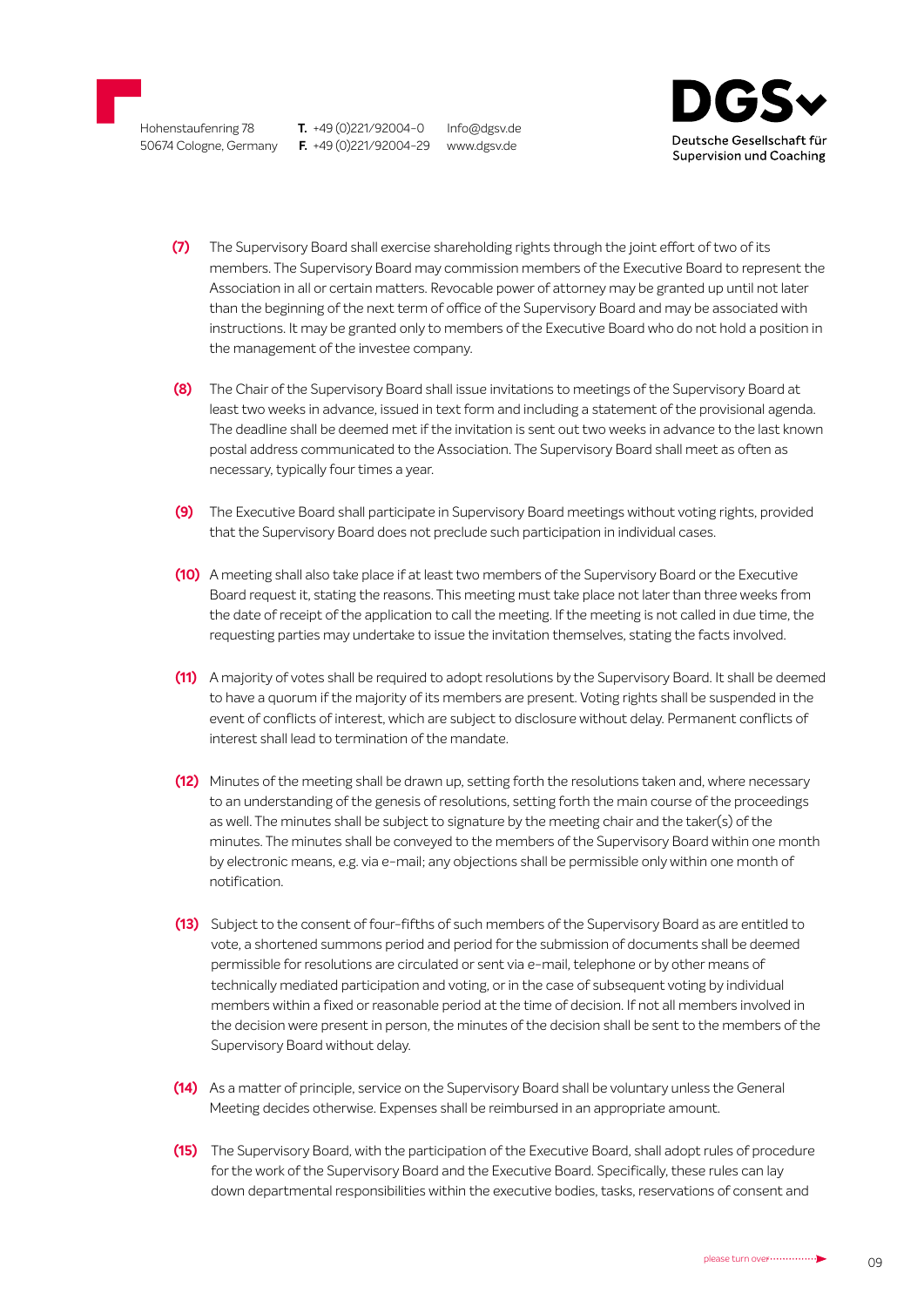50674 Cologne, Germany **F.** +49 (0)221/92004-29 www.dgsv.de **T.** +49 (0)221/92004-0

Info@dgsv.de



information obligations within the framework of controlling and the business processes internal to the respective executive body/bodies.

**(16)** Once a year, the Executive Board shall report to the Supervisory Board in text form on all of the business of the Association and its subsidiaries with members of the Supervisory Board and the Executive Board, as well as their relatives and affiliated companies.

## **§ 9 Executive Board**

- **(1)** In application of Section 26 of the German Civil Code [BGB], the Executive Board shall consist of the Chair and one or two other persons. Each member of the Board represents the Association individually.
- **(2)** The Executive Board shall conduct the business of the Association within the framework of the Articles of Association and the resolutions of the General Meeting and the Supervisory Board; it shall inform the Supervisory Board about the course of business on a regular basis, doing so immediately in the event of important matters. Decisions of policy and strategy shall be subject to consultation with the Supervisory Board prior to their implementation. The management of current business shall also comprise
	- a) the appointment of working groups, commissions or project groups as well as members for special tasks, as well as the preparation of any requisite skills profiles
	- b) the adoption of rules of procedure for the bodies set forth under a) and the Ombudsperson's Office<sup></sup>
	- c) development of sets of rules from Section 5 (2) as well as exercise of the tasks and competencies described therein.
- **(3)** The members of the Executive Board typically work in exchange for remuneration. The Supervisory Board shall determine the terms of employment.
- **(4)** Decisions shall be adopted by simple majority vote.
- **(5)** Members of the Executive Board shall be appointed for terms of up to five years. Repeat appointments shall be permissible no more than two additional times. By way of derogation, further appointments, an appointment to a term of more than five years or an appointment with an indefinite term shall be permissible, subject to a 4/5 majority decision. In the event of premature withdrawal by a member of the Executive Board, the representativeness and quorate status of the Executive Board shall remain intact.
- **(6)** As a rule, the Executive Board shall meet once a month. Unless otherwise stipulated in the Articles of Association, the rules that govern the Supervisory Board shall apply to meetings of the Executive Board as well.
- **(7)** Resolutions shall be recorded in writing and signed by at least one member of the Executive Board. The minutes shall be made available to the Chair of the Supervisory Board and the members of the Executive Board within two weeks.

## **§ 10 Audit Committee**

**(1)** The Audit Committee shall consist of two to three persons elected by the General Meeting. It shall act within the framework of the audit mandate issued by the General Meeting. As a rule, it will audit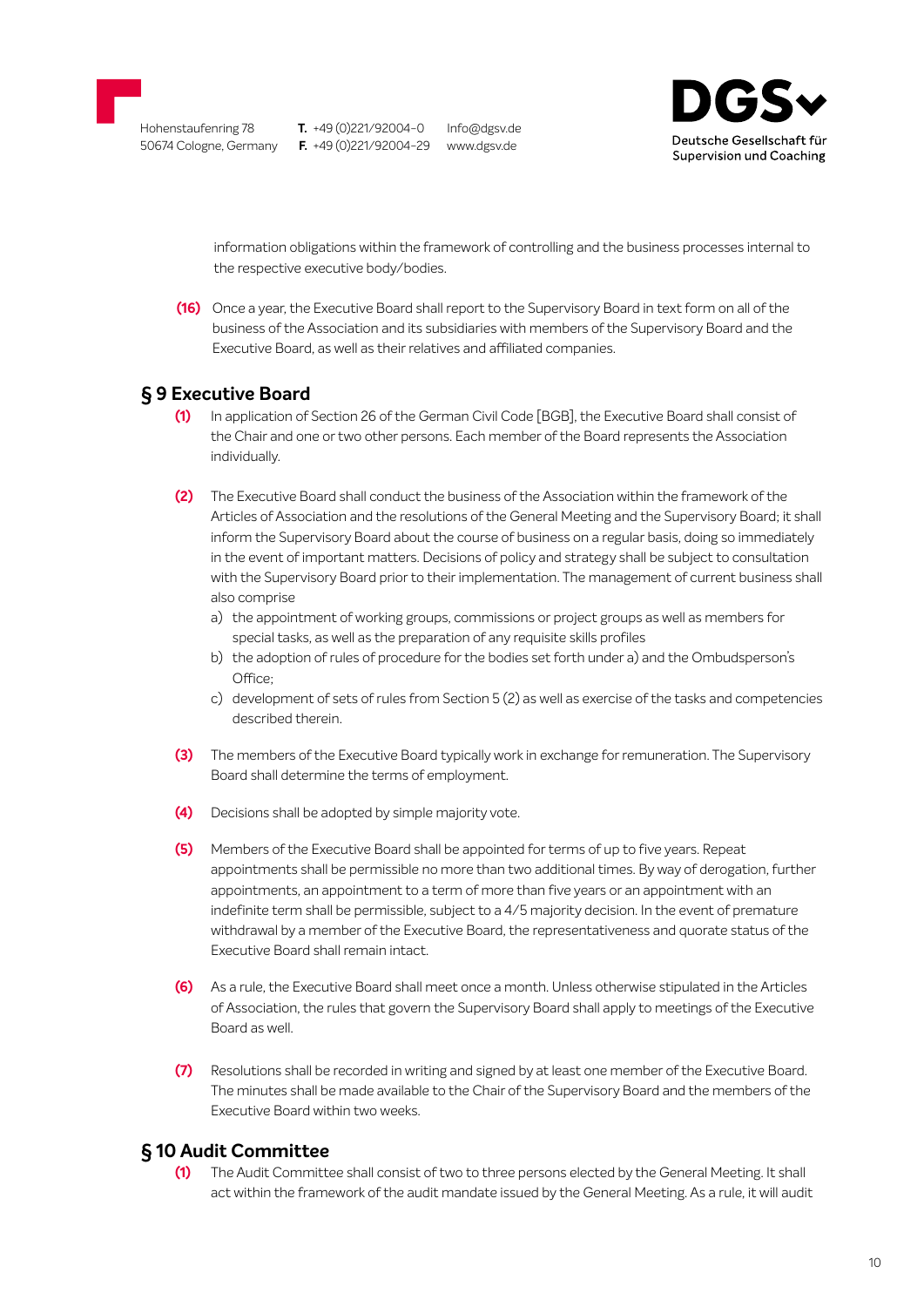**T.** +49 (0)221/92004-0 **F.** +49 (0)221/92004-29 www.dgsv.de Info@dgsv.de



the activities of the Supervisory Board and the Executive Board for compliance with the Articles of Association and the Association Regulations, compliance with the resolutions of the General Meeting and the proper conduct of business. The General Meeting shall have the authority to issue a limited order.

- **(2)** The term of office may be limited upon appointment to the Audit Committee and shall conclude no later than the end of the term of office of the Supervisory Board. Re-election is possible. Members of the Audit Committee shall not be in the employ of the Association or of a member of the Supervisory Board or Executive Board. This stipulation shall apply to the two previous years as well. Other possible conflicts of interest shall be brought to the attention of the General Meeting prior to appointment or, if later, at the earliest possible time.
- **(3)** The Executive Board and the Supervisory Board shall be obliged to provide their full support to the work of the Audit Committee, promptly providing all material resources and documents required for the audit and providing all necessary information at short notice. The Audit Committee shall have the authority to inspect all ledgers and writings of the Association, inspect the business premises and question all employees.
- **(4)** Insofar as required in exceptional cases for the audit of complex matters, the Audit Committee shall be authorised to propose to the General Meeting or the Supervisory Board the appointment of expert third parties who are sworn to secrecy; this appointment is subject to the decision of the General Meeting or the Supervisory Board.

#### **§ 11 Ombudsperson's Office**

- **(1)** The Ombudsperson's Office shall consist of two persons appointed by the General Meeting for three years and shall include at least one member of the Association.
- **(2)** The Ombudsperson's Office receives complaints from customers and clients of Association members. Their work is aimed at conflict resolution and quality assurance.
- **(3)** Ombudspersons shall have an obligation to maintain confidentiality and impartiality.
- **(4)** The Ombudsperson's Office shall report to the General Meeting on its work.
- **(5)** The Ombudsperson's Office shall adopt rules of procedure that shall be subject to approval by the Executive Board.

#### **§ 12 Amendments to the Articles of Association and Dissolution**

- **(1)** Decisions on amendments to the Articles of Association and the dissolution of the Association shall be taken based on a two-thirds majority of the votes cast at the General Meeting. Abstentions shall not count. Proposals for amendments to the Articles of Association and for dissolution of the Association shall be forwarded to the members together with the invitation to the General Meeting.
- **(2)** The Supervisory Board is entitled, even without the participation of the General Meeting, to make amendments and additions to the Articles of Association or on resolved amendments to/new versions of the Articles of Association, subject to a two-thirds majority vote, as specified to permit entry to the Register of Associations. They shall be communicated to the members no later than with the invitation to the next General Meeting.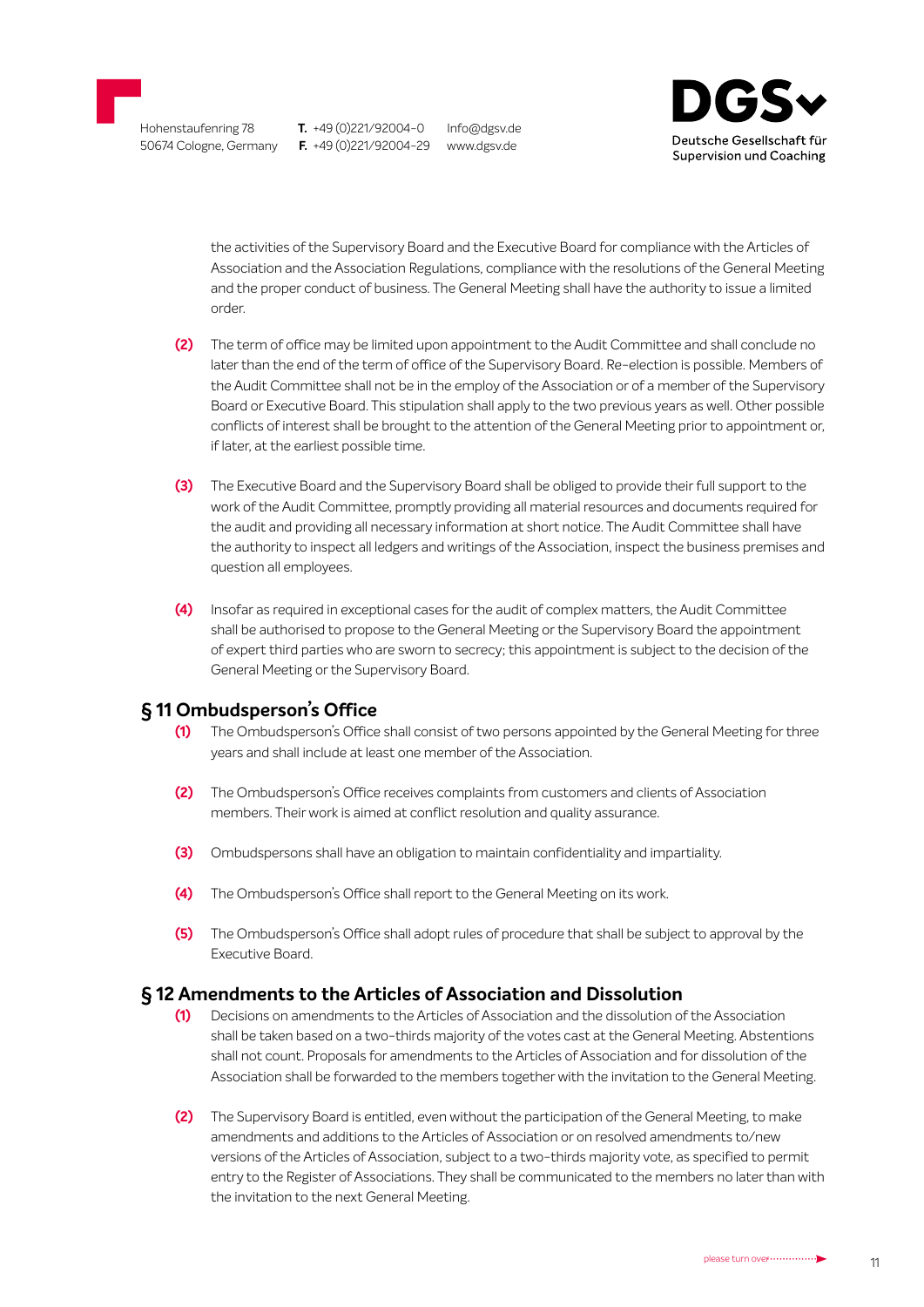50674 Cologne, Germany **T.** +49 (0)221/92004-0 **F.** +49 (0)221/92004-29 www.dgsv.de

Info@dgsv.de



**(3)** The General Meeting, which decides on the dissolution of the DGSv, shall, by a two-thirds majority, decide on the disposal of the Association's assets, which shall be used for a purpose reflective of the objectives and tasks of the DGSv to date.

## **§ 13 Concluding provision/Transitional rules**

- **(1)** The first Supervisory Board constituted pursuant to § 8 of the Articles of Association shall consist of the previous members of the Executive Board, pursuant to § 10 of the previous Articles of Association. Contrary provisions in the new Articles of Association, e.g. § 7 (3) a) on election by the General Meeting, or § 8 (3) b) prohibiting a direct switch from the Executive Board to the Supervisory Board, shall not apply in the case of the first Supervisory Board. The previous term of office as a member of the Executive Board shall be credited against the term of office as a member of the Supervisory Board.
- **(2)** Notwithstanding Section 8 (5) a) of the revised Articles of Association, in accordance with Section 9 of the revised Articles of Association, the first Executive Board shall be appointed by the Executive Board in accordance with Section 10 of the previous Articles of Association and registered along with the amendment to the Articles of Association by the Executive Board vested with the power of representation in accordance with Section 10 (2) of the previous Articles of Association.
- **(3)** Pending registration of the revised Articles of Association and of the new Executive Board, the previous Executive Board shall remain in office, in possession of its previous powers.
- **(4)** The term of office of the Supervisory Board shall begins only upon registration of the amended Articles of Association; the term of the new Executive Board shall commence upon the end of the term of office of the previous Executive Board.